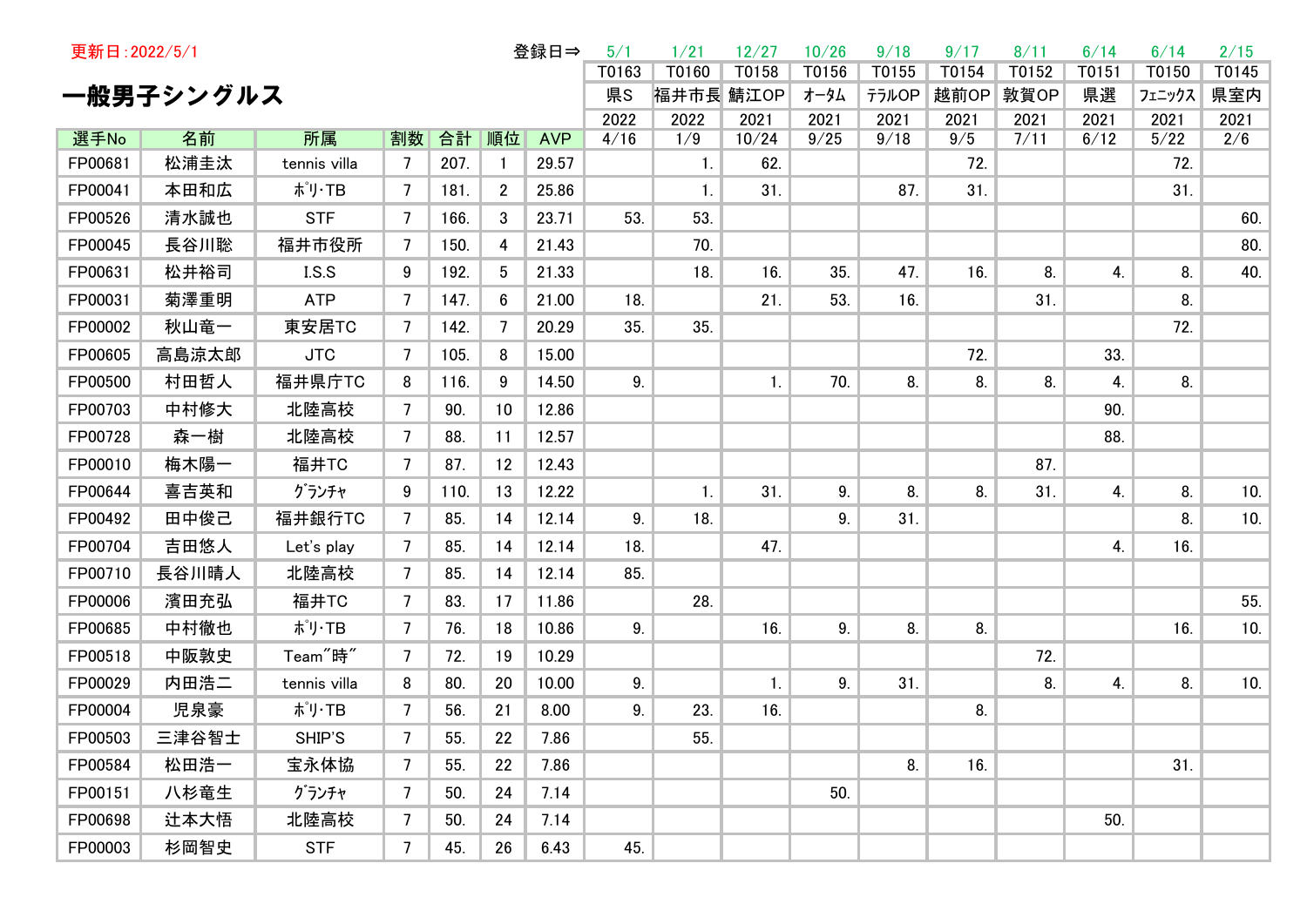| FP00701 | 大沼広季  | 北陸高校                 | 7               | 45. | 26 | 6.43 |     |    |    |     |     |     |     | 45. |     |     |
|---------|-------|----------------------|-----------------|-----|----|------|-----|----|----|-----|-----|-----|-----|-----|-----|-----|
| FP00420 | 長谷川純一 | SenjuTC              | 7               | 41. | 28 | 5.86 |     |    |    |     | 41. |     |     |     |     |     |
| FP00423 | 宮下勝也  | Ship's               | 7               | 41. | 28 | 5.86 |     | 9. | 8. |     | 16. | 8.  |     |     |     |     |
| FP00683 | 畑中温翔  | 北陸高校                 | 7               | 38. | 30 | 5.43 |     |    |    |     |     |     |     | 38. |     |     |
| FP00700 | 佐藤大喜  | 北陸高校                 | 7               | 38. | 30 | 5.43 |     |    |    |     |     |     |     | 38. |     |     |
| FP00063 | 石井忠博  | ポリ・TB                | $\overline{7}$  | 32. | 32 | 4.57 |     |    | 8. |     | 8.  | 16. |     |     |     |     |
| FP00385 | 石森翔   | 東安居TC                | 7               | 31. | 33 | 4.43 |     |    |    |     |     |     |     |     | 31. |     |
| FP00427 | 内田大智  | <b>JTC</b>           | $\overline{7}$  | 31. | 33 | 4.43 |     |    |    |     |     | 31. |     |     |     |     |
| FP00682 | 香川啓太  | tennis villa         | 7               | 31. | 33 | 4.43 |     |    |    |     |     | 31. |     |     |     |     |
| FP00741 | 松田勝   | Let'splay            | $\overline{7}$  | 28. | 36 | 4.00 | 9.  |    | 1. | 18. |     |     |     |     |     |     |
| FP00333 | 林基史   | ポリ・TB                | $\overline{7}$  | 26. | 37 | 3.71 | 18. |    |    |     | 8.  |     |     |     |     |     |
| FP00047 | 八島仁   | ポリ·TB                | $\overline{7}$  | 25. | 38 | 3.57 |     |    | 8. | 9.  | 8.  |     |     |     |     |     |
| FP00618 | 鈴木光生  | 北陸高校                 | $\overline{7}$  | 23. | 39 | 3.29 |     |    |    |     |     |     |     | 23. |     |     |
| FP00064 | 川崎雅司  | 福井TC                 | $\overline{7}$  | 20. | 40 | 2.86 |     |    |    |     |     |     |     |     |     | 20. |
| FP00727 | 萬徹    | <b>ATP</b>           | $\overline{7}$  | 20. | 40 | 2.86 |     |    |    |     |     |     | 16. | 4.  |     |     |
| FP00540 | 竹嶋孝介  | I.S.S                | $\overline{7}$  | 19. | 42 | 2.71 | 18. | 1. |    |     |     |     |     |     |     |     |
| FP00043 | 下條雅史  | エスパ                  | $7\overline{ }$ | 18. | 43 | 2.57 | 9.  |    | 1. |     |     | 8.  |     |     |     |     |
| FP00468 | 鈴木明   | tennis villa         | 7               | 18. | 43 | 2.57 | 9.  |    | 1. |     |     |     |     |     | 8.  |     |
| FP00614 | 野村映之  | 今立T.C                | 7               | 18. | 43 | 2.57 | 9.  |    |    | 9.  |     |     |     |     |     |     |
| FP00070 | 古村朗   | ポリ·TB                | 7               | 17. | 46 | 2.43 |     | 1. | 8. |     | 8.  |     |     |     |     |     |
| FP00367 | 永田大空  | TeamWinner           | 7               | 17. | 46 | 2.43 |     |    |    | 9.  |     | 8.  |     |     |     |     |
| FP00086 | 塚田裕二郎 | Team <sup>"</sup> 時" | 7               | 16. | 48 | 2.29 |     |    |    |     |     |     | 16. |     |     |     |
| FP00722 | 脇坂健   | Team <sup>"</sup> 時" | $\overline{7}$  | 16. | 48 | 2.29 |     |    |    |     |     |     | 16. |     |     |     |
| FP00730 | 松井瑞希  | <b>ATP</b>           | 7               | 16. | 48 | 2.29 |     |    |    |     |     |     | 16. |     |     |     |
| FP00021 | 前田典昭  | Jellyfish            | 7               | 9.  | 51 | 1.29 | 9.  |    |    |     |     |     |     |     |     |     |
| FP00677 | 嶋崎公英  | <b>届井大学教職員T</b>      | $\overline{7}$  | 9.  | 51 | 1.29 | 9.  |    |    |     |     |     |     |     |     |     |
| FP00742 | 西田健一郎 | Cerise               | $\overline{7}$  | 9.  | 51 | 1.29 |     |    |    | 9.  |     |     |     |     |     |     |
| FP00749 | 天谷俊介  | FUKUI.JTT            | 7               | 9.  | 51 | 1.29 |     | 9. |    |     |     |     |     |     |     |     |
| FP00758 | 川﨑浩範  | 福井TC                 | 7               | 9.  | 51 | 1.29 | 9.  |    |    |     |     |     |     |     |     |     |
| FP00058 | 八木健文  | ポリ・TB                | $\overline{7}$  | 8.  | 56 | 1.14 |     |    | 8. |     |     |     |     |     |     |     |